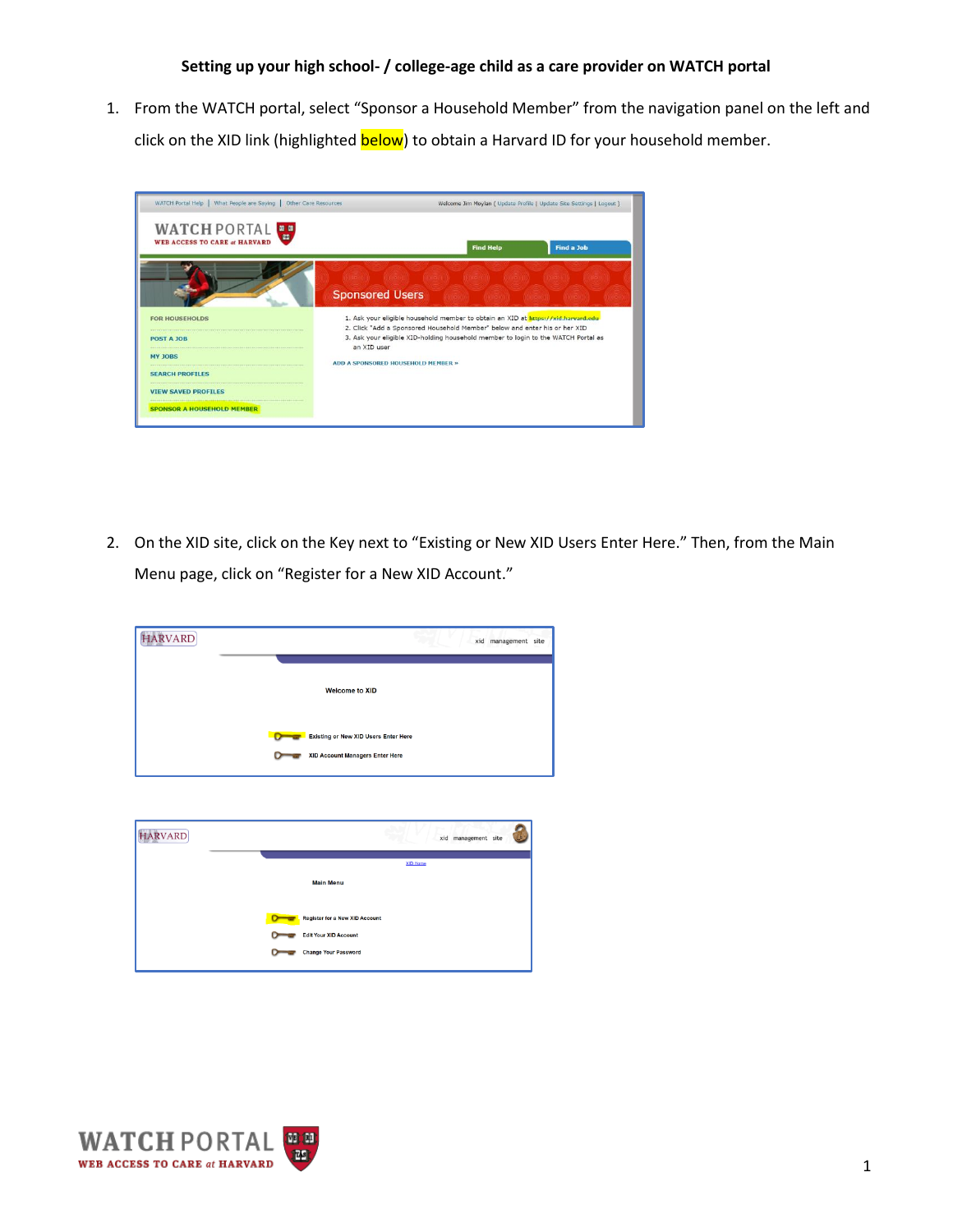## **Setting up your high school- / college-age child as a care provider on WATCH portal**

- 3. On the next page, enter the requested information (name and email) for your child, and then click Register. *The email address should be your child's non-Harvard email address, not your Harvard email address.*
	- a. You can create a Login ID for your child or check the box for "Please use my email address as my login id," which will use the provided email as their login.

|                                       | Email address: moyjimxidtest@yahoo.com<br>$\triangleq$ |
|---------------------------------------|--------------------------------------------------------|
| <b>Email address</b><br>confirmation: | moyjimxidtest@yahoo.com                                |
| $\overline{\mathbf{v}}$               | Please use my email address as my<br>login id.         |
| Login Id:                             |                                                        |
| Prefix:                               | ▼                                                      |
| <b>First name: Jim</b>                |                                                        |
| Middle name:                          |                                                        |
| Last name: Moylan                     |                                                        |
| Suffix:                               |                                                        |
|                                       |                                                        |
|                                       | Register<br>Reset                                      |

4. A welcome email will be sent to your child's email with instructions on activating their account:



5. Click on the Activate XID link in the welcome email. When prompted, enter the temporary secret key from the email, as highlighted above.

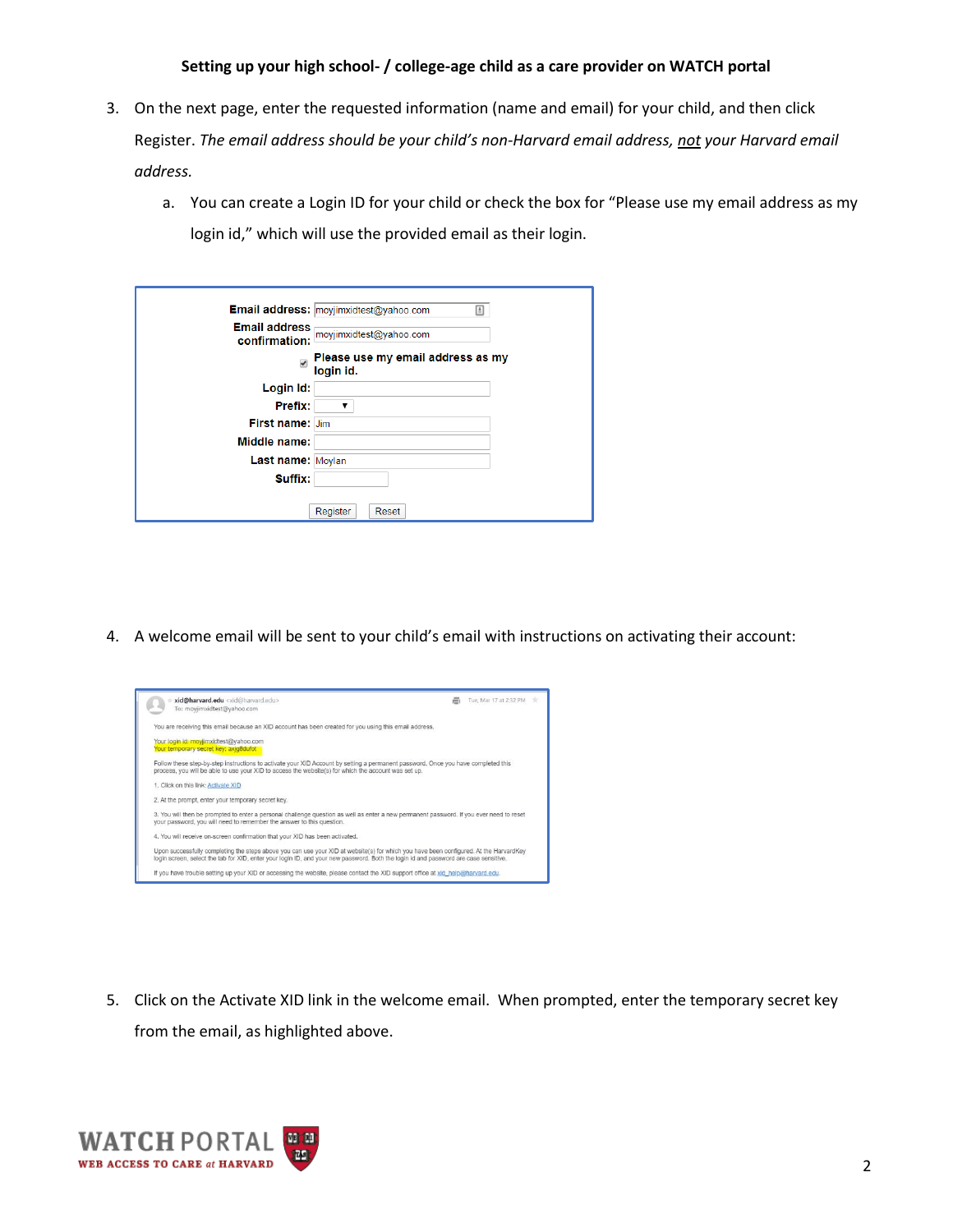## **Setting up your high school- / college-age child as a care provider on WATCH portal**

6. Choose a personal challenge question and password for your child's XID account:

| Your password challenge and response are used when you wish to reset your password. You will be<br>prompted with the challenge that you enter below and expected to answer with the response that you<br>are providing.<br>The password that you enter here will act as your personal XID password. You will use it to |         |
|------------------------------------------------------------------------------------------------------------------------------------------------------------------------------------------------------------------------------------------------------------------------------------------------------------------------|---------|
|                                                                                                                                                                                                                                                                                                                        |         |
| authenticate vourself on the HarvardKey login page whenever you attempt to access a web site that<br>requires you to login.                                                                                                                                                                                            |         |
| Please note that these fields are case sensitive, so you will need to remember exactly how you<br>entered these values.                                                                                                                                                                                                |         |
| Personal Challenge & Response Guidelines                                                                                                                                                                                                                                                                               |         |
| What is my favorite food?<br>Enter a response to your personal challenge:                                                                                                                                                                                                                                              | 圓       |
|                                                                                                                                                                                                                                                                                                                        | $\circ$ |
| Confirm your response:                                                                                                                                                                                                                                                                                                 |         |
|                                                                                                                                                                                                                                                                                                                        | $\circ$ |

- 7. Your child's XID account is now active, but it may take a few hours before WATCH portal will recognize it. Their XID is the Login ID you provided in step 3 (or the email address you provided, if you checked the box to make that their Login ID).
- 8. The next step is to return to WATCH and log in as yourself. Select "Sponsor a Household Member" page. Click the "Add a Sponsored Household Member" link.